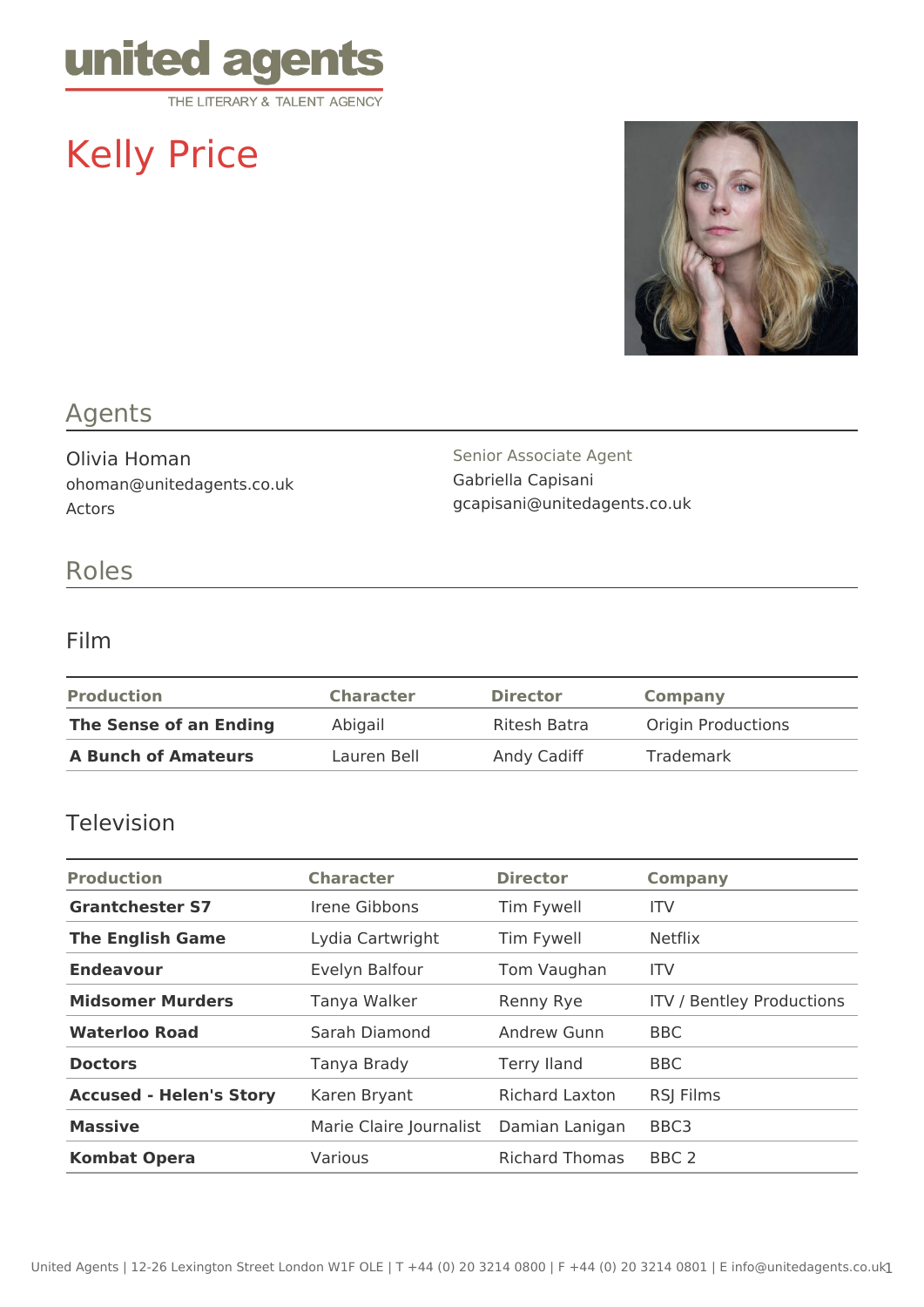## Stage

| <b>Production</b>                                      | <b>Character</b>                     | <b>Director</b>       | <b>Company</b>                                       |
|--------------------------------------------------------|--------------------------------------|-----------------------|------------------------------------------------------|
| <b>Passion</b>                                         | Clara                                | Michael Strassen      | Hope Mill Theatre                                    |
| <b>What's New Pussycat?</b>                            | Lady Bellaston                       | Luke Sheppard         | Birmingham Rep                                       |
| <b>Peter Pan</b>                                       | Captain Hook/Ms Darling              | Sally Cookson         | <b>Troubadour Theatre</b>                            |
| <b>Othello</b>                                         | Emilia                               | <b>Richard Twyman</b> | ETT                                                  |
| <b>Aspects of Love</b>                                 | Rose                                 | Jonathan O'Boyle      | Hope Mill Theatre                                    |
| <b>The Secret Diary of</b><br><b>Adrian Mole</b>       | Pauline                              | Luke Sheppard         | <b>Menier Chocolate Factory</b>                      |
| <b>The Twilight Zone</b><br><b>Workshop</b>            | Maya the Cat Girl /<br>Various       | Richard Jones         | Almeida Theatre                                      |
| <b>All The Angels: Handel</b><br>and the First Messiah | Susannah Cibber/Young<br>Man         | Jonathan Munby        | Shakespeare's Globe<br>Theatre                       |
| <b>You Workshop</b>                                    | Rosa Field                           | Jonathan Kent         | <b>Playful Productions</b>                           |
| <b>Shot At Dawn Workshop Agnes</b>                     |                                      | Jonathan Church       | <b>Chichester Festival</b><br>Theatre                |
| <b>Little Shop of Horrors</b>                          | Audrey                               | Derek Bond            | Royal Exchange Theatre                               |
| <b>One Man Two Guvnors</b>                             | Dolly                                | Nicholas Hytner       | <b>National Theatre Tour</b>                         |
| <b>Company</b>                                         | Kathy                                | Jonathan Munby        | Sheffield Crucible                                   |
| <b>Perchance to Dream</b>                              | Lydia/Veronica/Iris                  | Max Pappenheim        | <b>Finborough Theatre</b>                            |
| <b>That Day We Sang</b>                                | Mandy / Gertrude Riall               | Sarah Frankcom        | Royal Exchange                                       |
| <b>Boeing Boeing</b>                                   | Gloria                               | Jonathan<br>Humphreys | <b>Sheffield Crucible</b>                            |
| <b>Stepping Out</b>                                    | Vera                                 | Adam Penford          | Salisbury Playhouse                                  |
| <b>Damsel in Distress</b><br>(workshop)                | Alice                                | Rob Ashford           | <b>Chichester Festival</b><br>Theatre                |
| <b>Zack</b>                                            | Virginia Cavender                    | Greg Hersov           | Royal Exchange                                       |
| <b>The Misanthrope</b>                                 | Ellen                                | Thea Sharrock         | <b>Comedy Theatre</b>                                |
| <b>Matilda (Workshop)</b>                              | Miss Honey                           | Matthew Warchus RSC   |                                                      |
| <b>A Little Night Music</b>                            | <b>Countess Charlotte</b><br>Malcolm | <b>Trevor Nunn</b>    | <b>Menier Chocolate</b><br>Factory / Garrick Theatre |
| <b>Chicago</b>                                         | Roxie Hart                           |                       | <b>Cambridge Theatre</b>                             |
| <b>Desperately Seeking</b><br><b>Susan</b>             | Roberta                              | Angus Jackson         | Novello Theatre                                      |
| <b>The Rise And Fall Of</b><br><b>Little Voice</b>     | Little Voice                         | <b>Tom Daley</b>      | The Watermill West<br>Berkshire Playhouse            |
| <b>Guys and Dolls</b>                                  | Sarah Brown                          |                       | Michael Grandage Donmar Warehouse / ATG              |